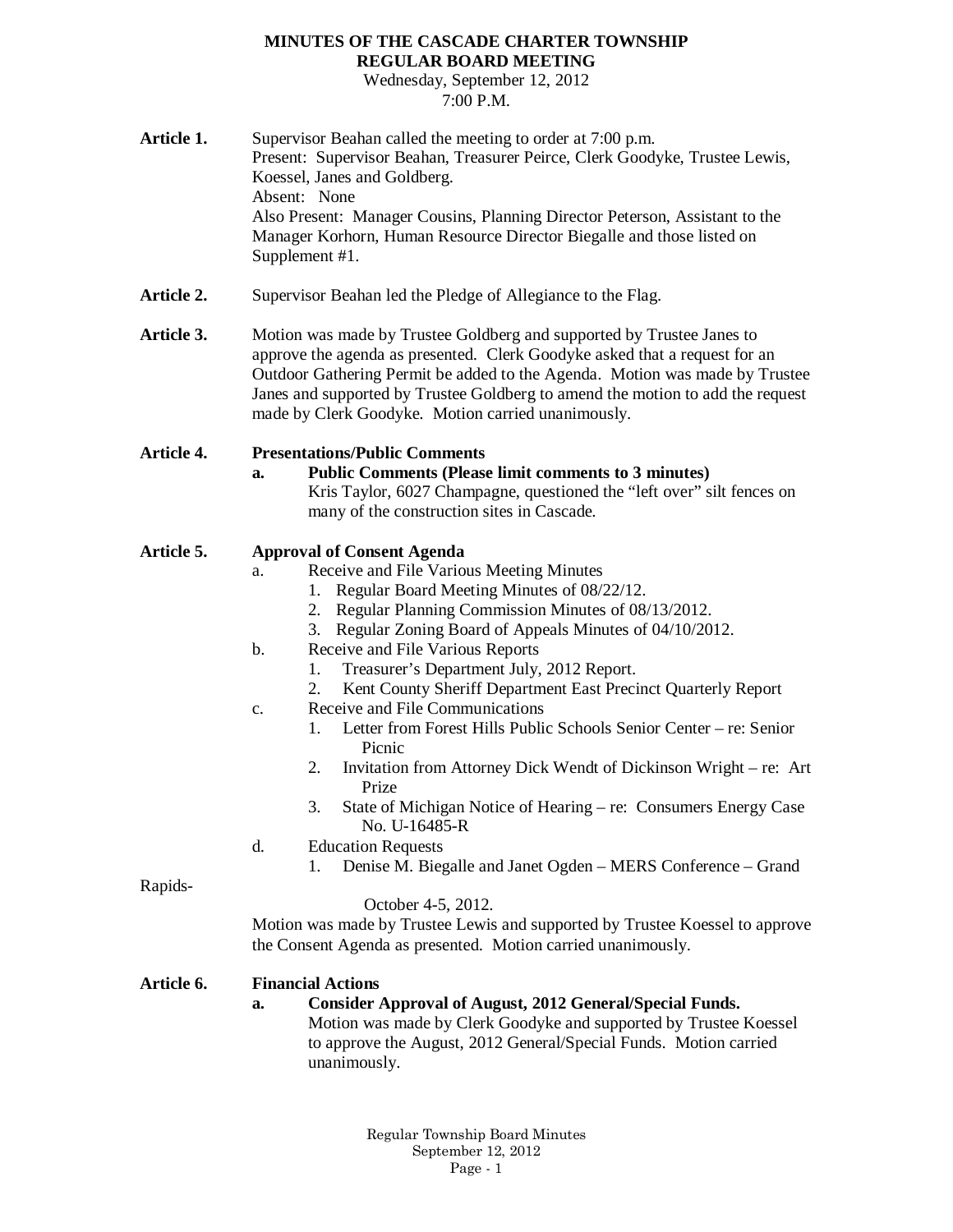**b. Consider Approval of August, 2012 Public Utilities Funds.** Motion was made by Trustee Janes and supported by Trustee Goldberg to approve the August, 2012 Public Utilities Funds. Motion carried unanimously. **c. Consider Approval of August, 2012 Payables, Payroll, and Transfers.** Motion was made by Trustee Koessel and supported by Trustee Lewis to approve the 2012 Payables, Payroll and Transfers. Motion carried unanimously. **d. Consider Approval of 2012 Budget Adjustments.** Motion was made Trustee Koessel and supported by Trustee Lewis to approve the 2012 Budget Adjustments. Motion carried unanimously. **Article 7. Unfinished Business (None) Article 8. New Business 087-2012 a. Public Hearing –Proposed Snow Removal Ordinance** Motion was made by Clerk Goodyke and supported by Trustee Goldberg to convene into Public Hearing. Motion carried unanimously. Kathy Taylor, 6027 Champagne was present to state that she was extremely in favor of having a real ordinance about snow removal. Richard Kohn, 3142 Thorncrest, asked what the proposed snow removal ordinance is. Sandra read the ordinance. Motion was made by Trustee Koessel and supported by Trustee Lewis to reconvene into regular session. Motion carried unanimously. **b. Consider Adoption of the Snow Removal Ordinance.** Motion was made by Trustee Janes and supported by

Trustee Koessel to approve the adoption of the Snow Removal Ordinance. Motion carried unanimously by roll call vote.

#### **088-2012 Consider Approval of Personnel Committee recommendation for Search Firm for Township Manager Position.**

Trustee Lewis gave a synopsis of the Personnel Committee's recommendation. Discussion followed addressing the following topics:

- Hiring an outside firm
- Cost factor
- Additional input from other Board Members
- Testing of applicants
- Residency requirement

Motion was made by Trustee Goldberg and supported by Trustee Koessel to accept the recommendation of the Personnel Committee that we hire a search firm. Discussion followed. Motion carried unanimously.

Motion was made by Trustee Koessel and supported by Trustee Lewis to hire the Michigan Municipal League (MML) to conduct the Manager search. Discussion followed. Motion was made by Trustee Goldberg and supported by Trustee Lewis to amend the

Regular Township Board Minutes September 12, 2012 Page - 2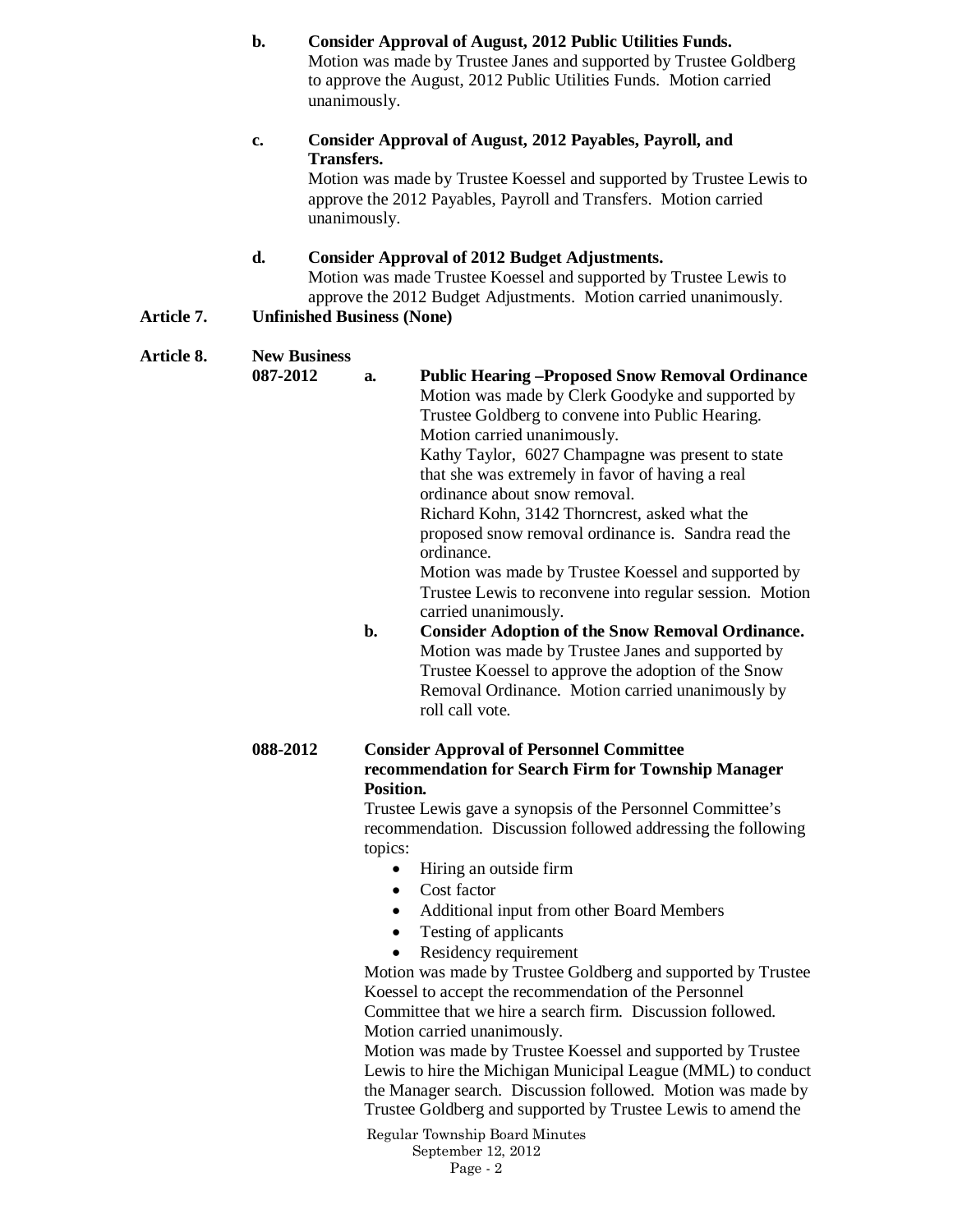original motion to request that a provision be added giving the Township some "relief" if the candidate doesn't stay. Motion carried unanimously.

- **089-2012 Consider Approval of Resolution for the Removal of Eleven Streetlights in Centennial Park – Phase 1 of Sidewalk Project** Motion was made by Clerk Goodyke and supported by Trustee Koessel to approve the Resolution for the Removal of Eleven Streetlights in Centennial Park – Phase I of Sidewalk Project. Motion carried unanimously by roll call vote.
- **090-2012 Consider Approval of Resolution for the Removal of Three Streetlights in Centennial Park – Phase 2 of Sidewalk Project.** Motion was made by Trustee Koessel and supported by Trustee Lewis to approve the Resolution for the Removal of Three Streetlights in Centennial Park – Phase 2 of Sidewalk Project. Motion carried unanimously by roll call vote.
- **091-2012 Consider Approval of Appointments to the West Michigan Economic Partnership (WMEP) Board.** Motion was made by Trustee Koessel and supported by Trustee Janes to appoint Manager Cousins as the Representative and Supervisor Beahan as the alternate. Motion carried unanimously.
- **092-2012 Consider Approval of Gypsy Moth Monitoring Program for 2013.**

Motion was made by Trustee Koessel and supported by Trustee Lewis to approve the Contract with Aquatic Consulting for the Gypsy Moth Monitoring Program for 2013 in the amount of \$8,600.00. Motion carried unanimously.

**093-2012 Consider Approval of Outdoor Gathering Permit Request by The Community Foundation.**

Motion was made by Trustee Koessel and supported by Trustee Janes to approve the Outdoor Gathering Permit Request by the Community Foundation to be held on September 25, 2012. Motion carried unanimously.

**Article 9. Public Comments on any other matters. (limit comments to 3 minutes)** Kent County Sheriff Deputy Ryan Roe was present to update the Board with Precinct activity.

# **Article 10. Manager Comments**

Manager Cousins offered the following comments:

- Reminder tomorrow morning is the Forest Hills Business Association is having their "early morning" meeting at the Airport.
- I spent today and tomorrow at the West Michigan Policy Forum.
- The Library parking lot is still underway…making headway…should be just another week.
- Clerk Goodyke is helping me working on plaques for the sculptures that are outside the Wisner Center and Tassell Park.
- Received an e-mail from the County, they have an opening on the Kent County Land Bank Authority. If there is anyone interested please let me know.

Regular Township Board Minutes September 12, 2012 Page - 3